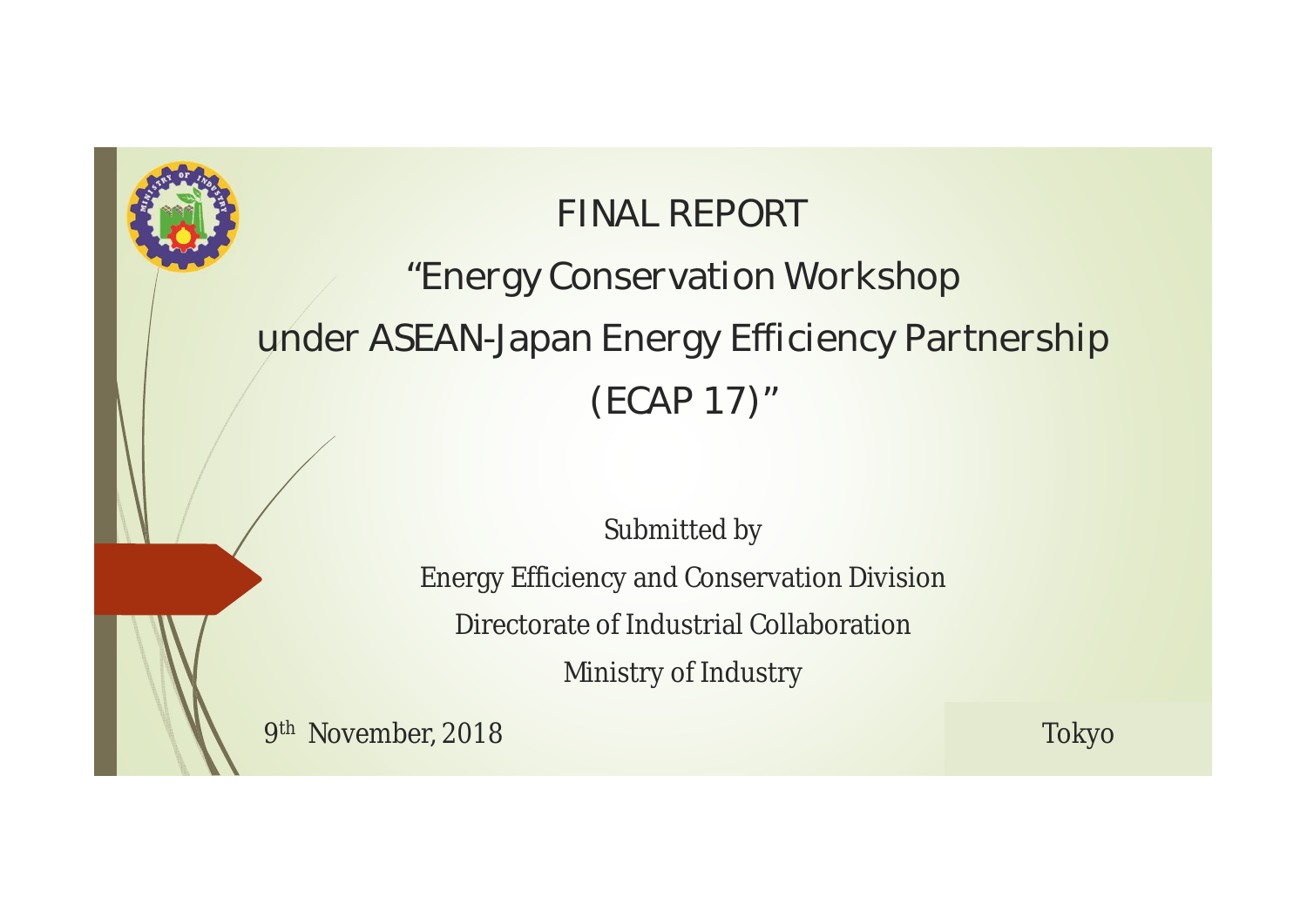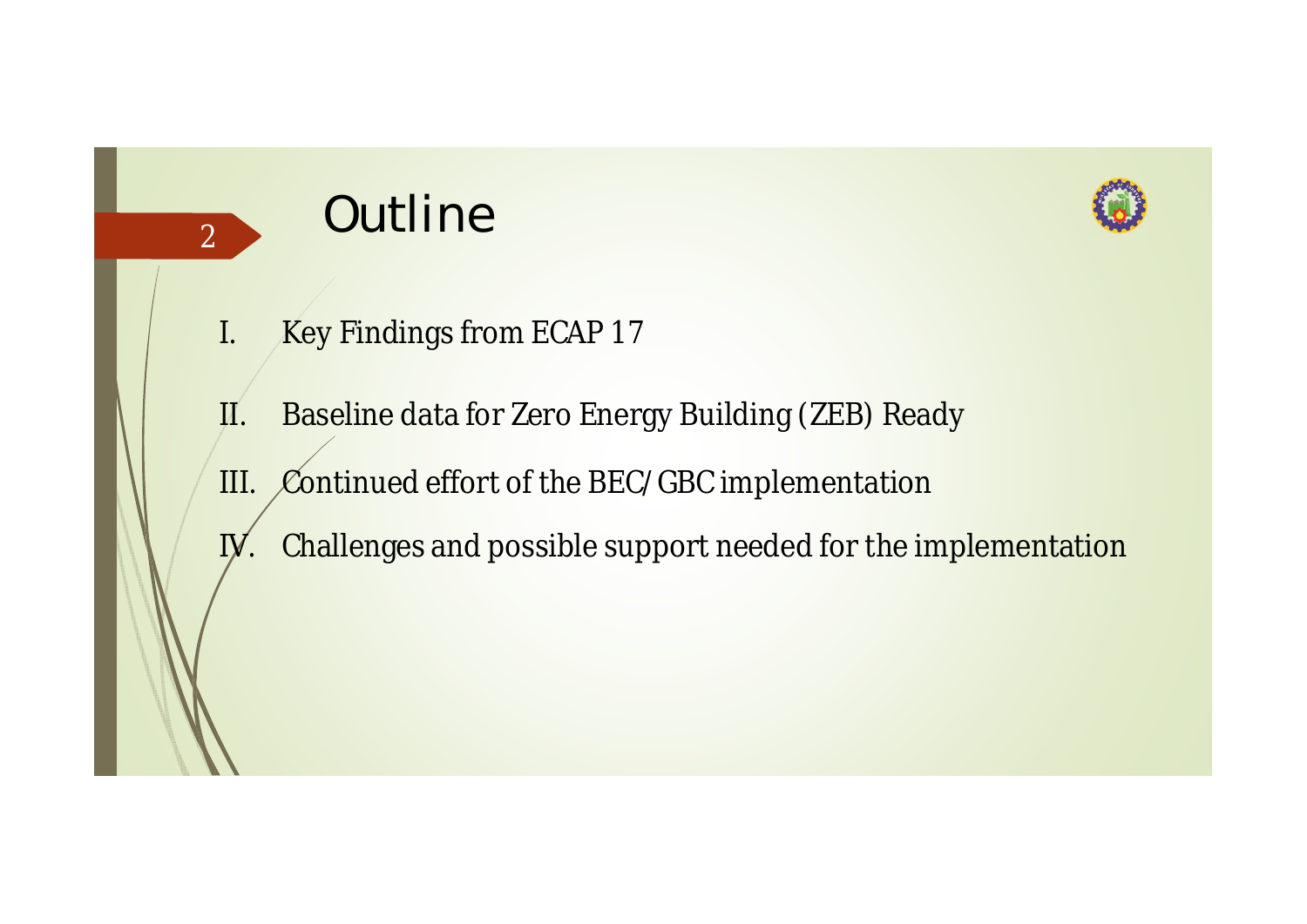

## <sup>3</sup> **Key Findings from ECAP 17**

- 1. How to set up benchmark system
- 2. Highly efficient energy saving technologies in Japan ZEB buildings
- 3. How to support the information to all levels
- 4. National Building Energy Labelling for Government Buildings (Malaysia)
	- Improve capacity building for contractor, Civil Engineers and Architects , etc.
- 6. Awareness raising on business operators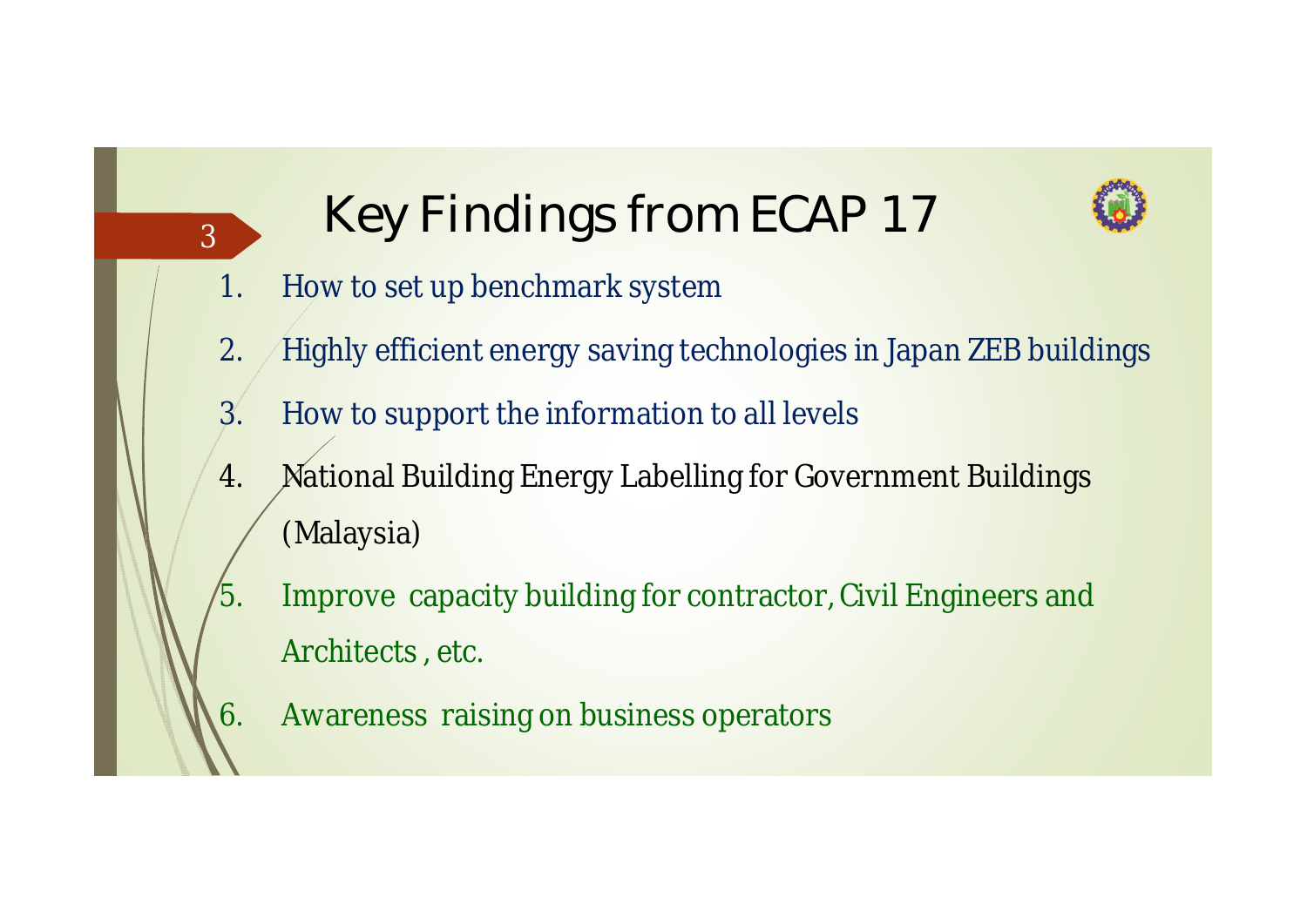

### **Baseline data for Zero Energy Building (ZEB) Ready**

- Difficult to collect the data and conflict on data
- Simulation only supported by ECCJ

Building Model : A standard building in Myanmar Building Type : Office Building Size : 8-stories, 2400sqm

Location : Yangon

4

The energy consumption of a standard specification building in Myanmar is 954 MJ/sqm ∙ a (98 kWh / sqm ∙ a)

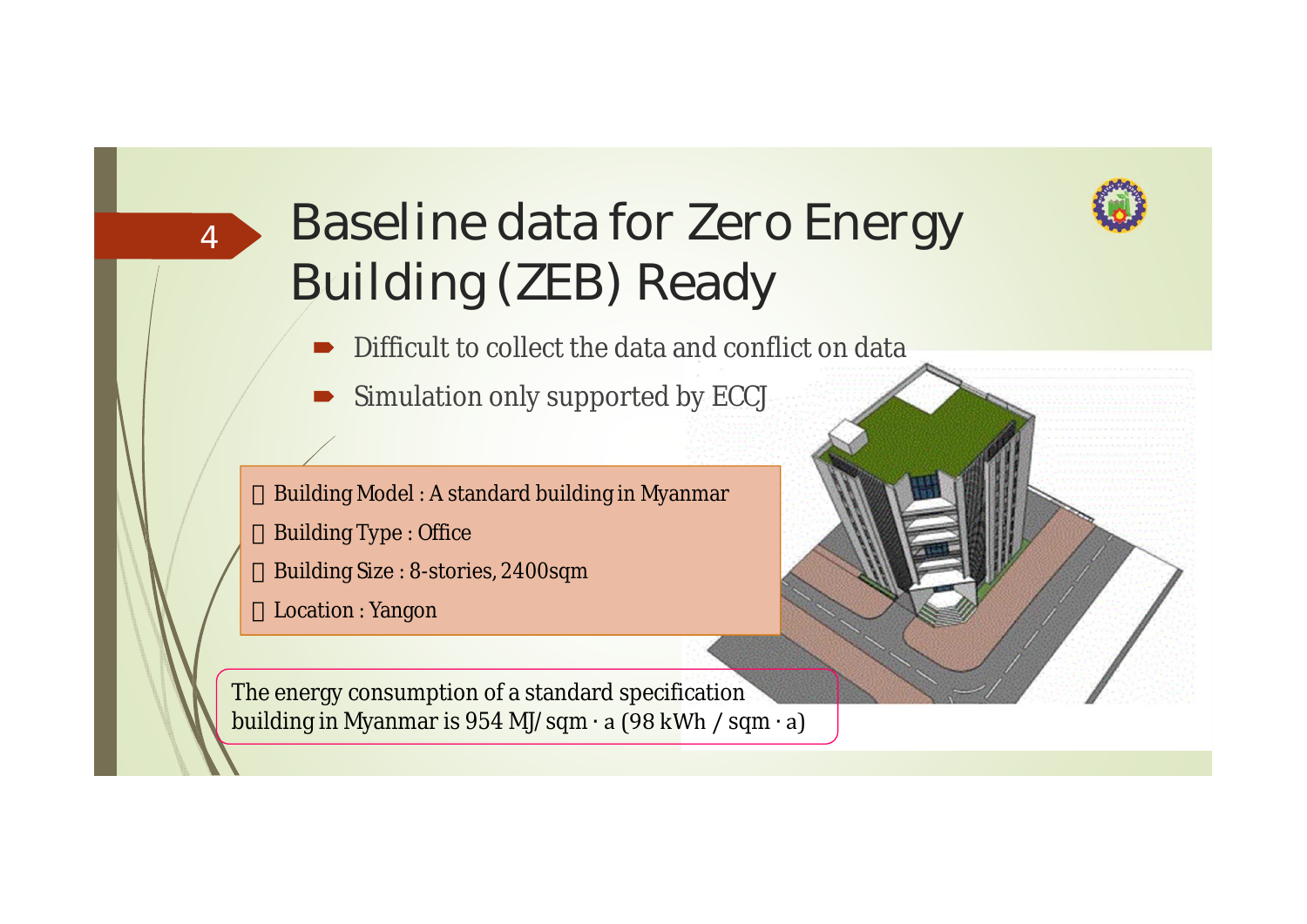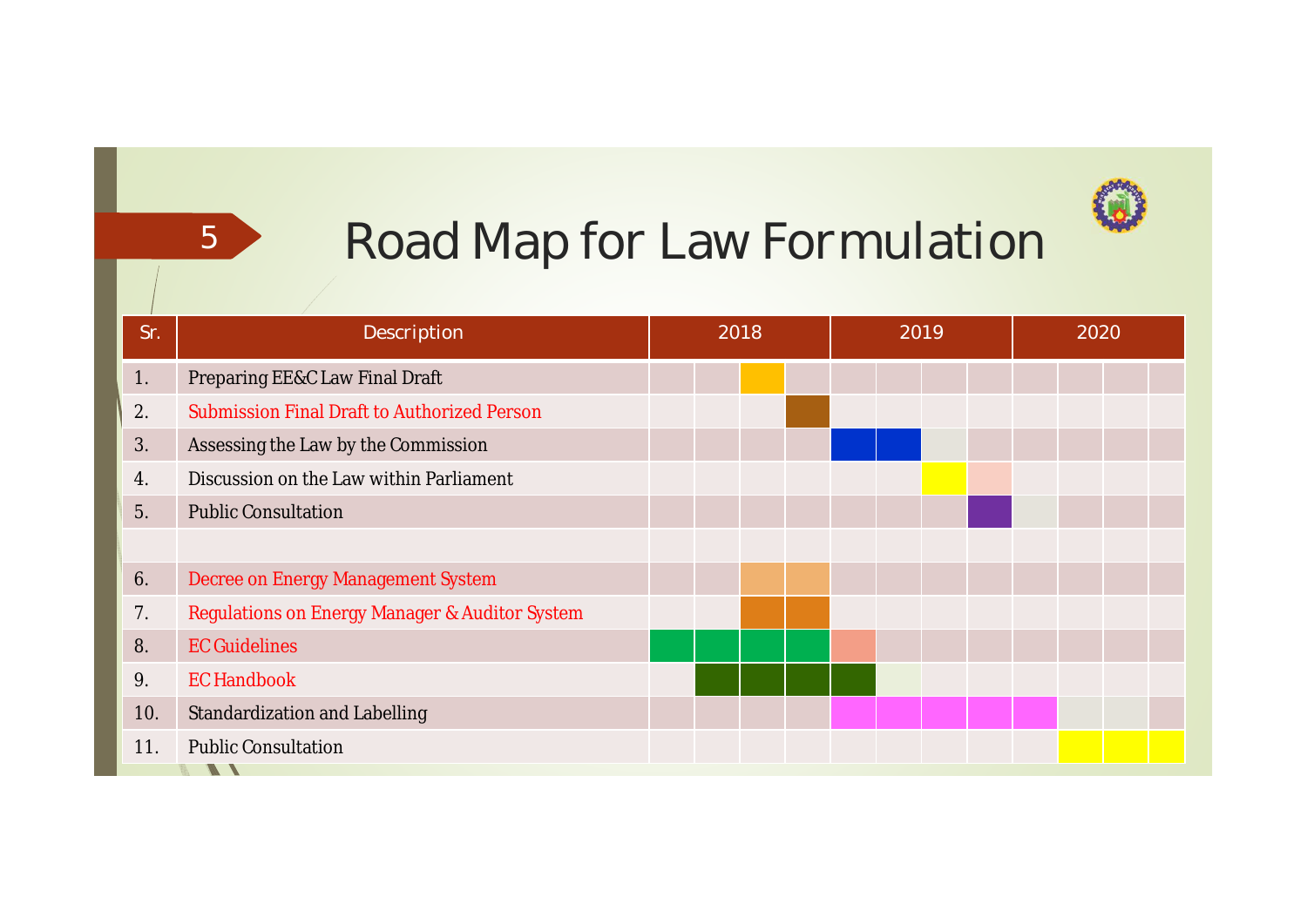# **Continued effort of the BEC/GBC implementation**

6

|  | Sr.            | Description                                                                                      | 2019 |  |  |  | 2020 |  |  |  |                                                             |
|--|----------------|--------------------------------------------------------------------------------------------------|------|--|--|--|------|--|--|--|-------------------------------------------------------------|
|  | $\mathbf{1}$   | <b>Baseline data for ZEB Ready</b>                                                               |      |  |  |  |      |  |  |  |                                                             |
|  | $\overline{2}$ | EC Guidelines for Building (Equipment based)                                                     |      |  |  |  |      |  |  |  | MOC,<br>MOEE,<br>MOE (S&L)<br>Developme<br>-nt<br>Committee |
|  | 3              | Benchmark system by building type                                                                |      |  |  |  |      |  |  |  |                                                             |
|  | $\overline{4}$ | Standard and labeling system of home appliances                                                  |      |  |  |  |      |  |  |  |                                                             |
|  | $\overline{5}$ | Discussion on how to implement BEC/GBC                                                           |      |  |  |  |      |  |  |  |                                                             |
|  | $6\phantom{1}$ | Development on BEC/GBC                                                                           |      |  |  |  |      |  |  |  | MES, MEC                                                    |
|  | $\overline{7}$ | National Building Energy Labeling for<br>Government Buildings (propose to our high<br>authority) |      |  |  |  |      |  |  |  |                                                             |
|  |                |                                                                                                  |      |  |  |  |      |  |  |  |                                                             |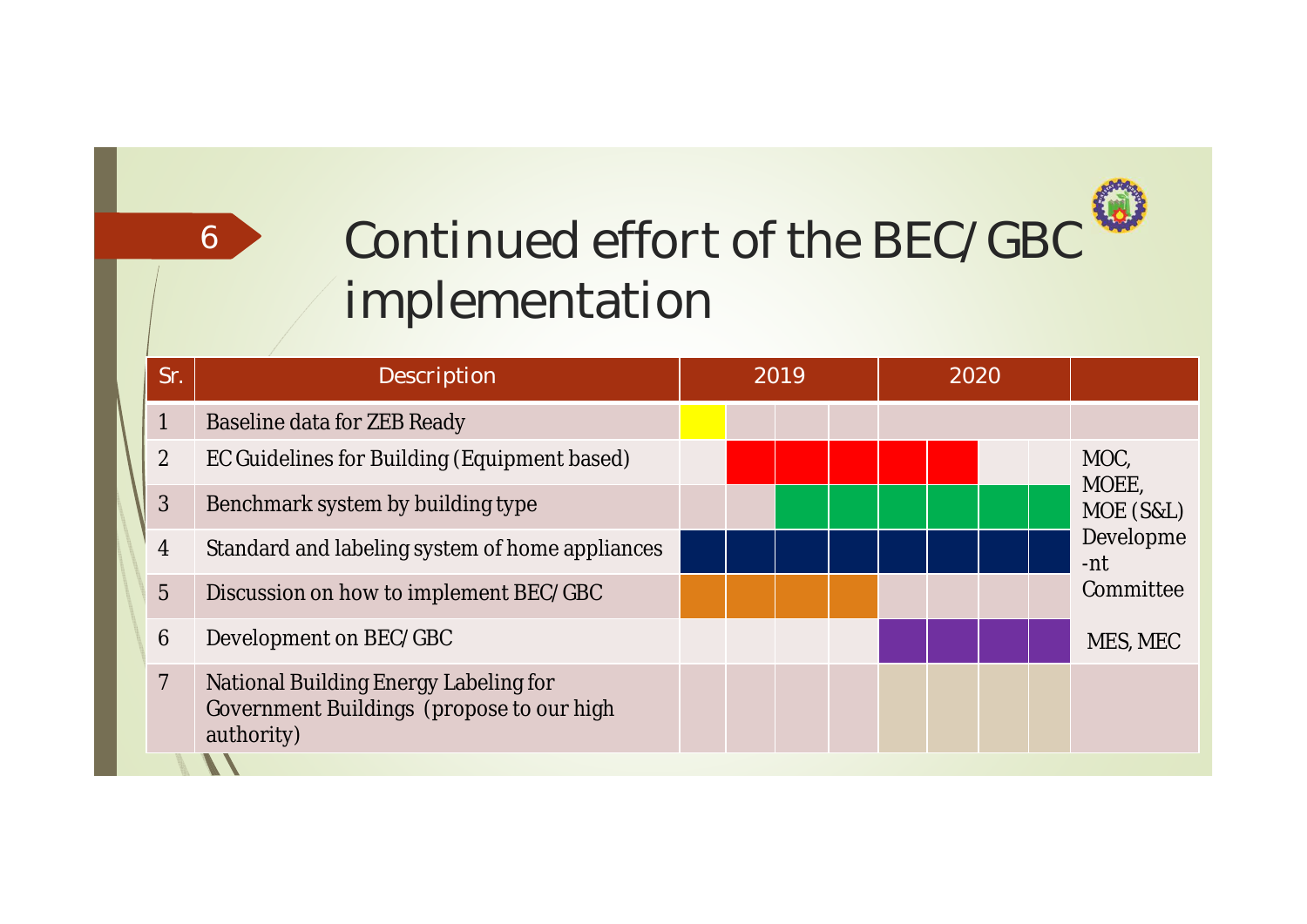### **Challenges and possible support needed for the implementation**



Limiting load and natural energy utilization

7

 $\mathcal{L}_{\mathcal{A}}$ 



Effective and efficient use of energy



- \* Investment Cost (Payback period is too long)
- Awareness raising (Confortable, reliable, affordable, sustainable)
- **❖ Capacity building**
- $\triangle$  Material available
	- Technical assistance supported by ECCJ (possible)
		- a. Baseline data for ZEB Ready,
		- b. EC Guidelines for Building (Equipment based),
		- c. Benchmark system by building types